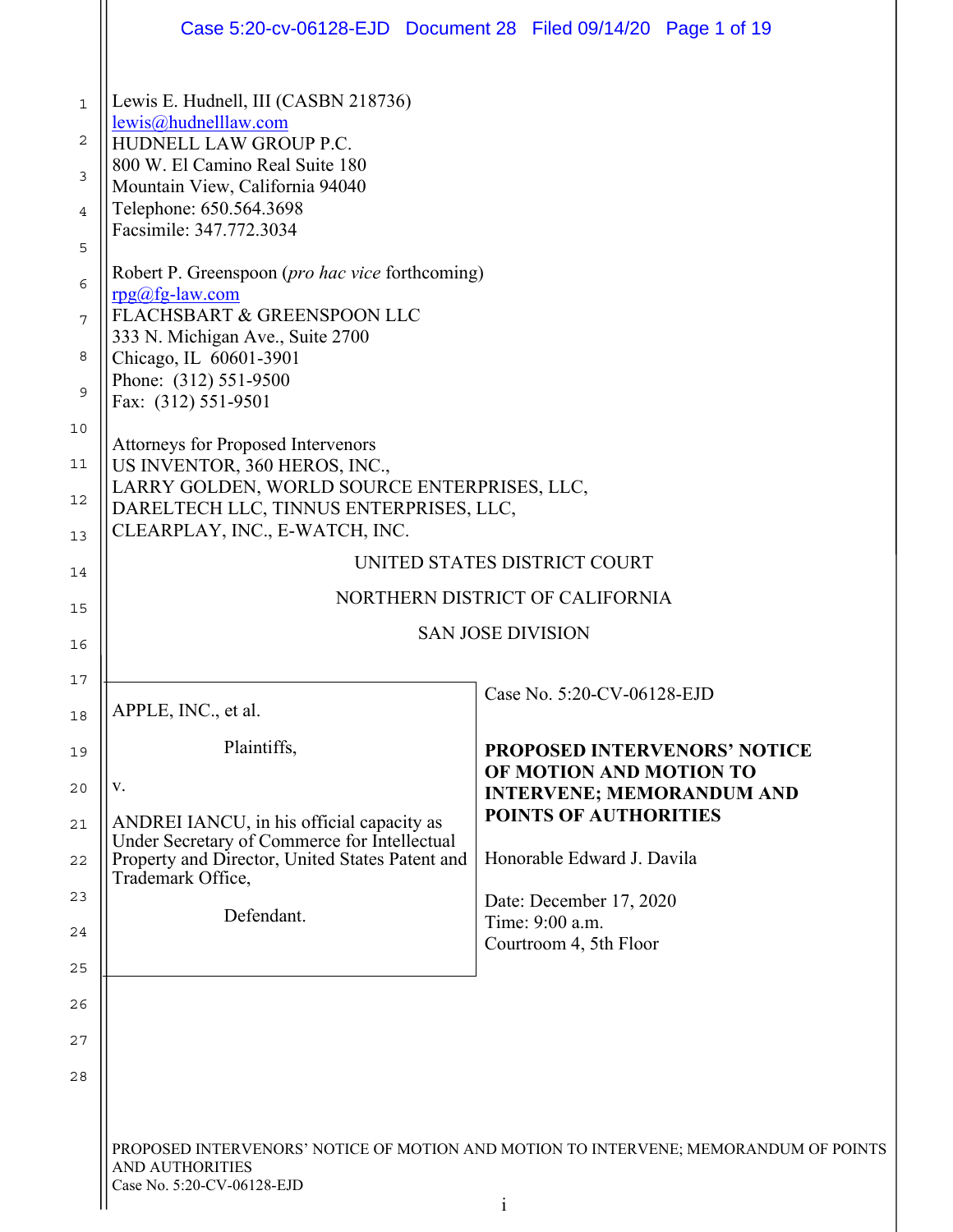| Case 5:20-cv-06128-EJD  Document 28  Filed 09/14/20  Page 2 of 19                                                                            |
|----------------------------------------------------------------------------------------------------------------------------------------------|
| <b>TABLE OF CONTENTS</b>                                                                                                                     |
| Ι.                                                                                                                                           |
| II.                                                                                                                                          |
| III.                                                                                                                                         |
| The Proposed Intervenor-Plaintiffs Have a Right to Intervene Under Federal Rule Of Civil<br>A.                                               |
| 1.                                                                                                                                           |
| 2.                                                                                                                                           |
| Disposition of this Action will Impede the Intervenor-Plaintiffs' Ability to Protect Their<br>3.                                             |
|                                                                                                                                              |
| The Repeatedly-Accused Infringer Plaintiffs Do Not Adequately Represent the Intervenor-<br>4.                                                |
|                                                                                                                                              |
| В.                                                                                                                                           |
|                                                                                                                                              |
|                                                                                                                                              |
|                                                                                                                                              |
|                                                                                                                                              |
|                                                                                                                                              |
|                                                                                                                                              |
|                                                                                                                                              |
|                                                                                                                                              |
|                                                                                                                                              |
|                                                                                                                                              |
| PROPOSED INTERVENORS' NOTICE OF MOTION AND MOTION TO INTERVENE; MEMORANDUM OF POINTS<br><b>AND AUTHORITIES</b><br>Case No. 5:20-CV-06128-EJD |
| $\ddot{\rm n}$                                                                                                                               |

1

2

3

4

5

6

7

8

9

10

11

12

13

14

15

16

17

18

19

20

21

22

23

24

25

26

27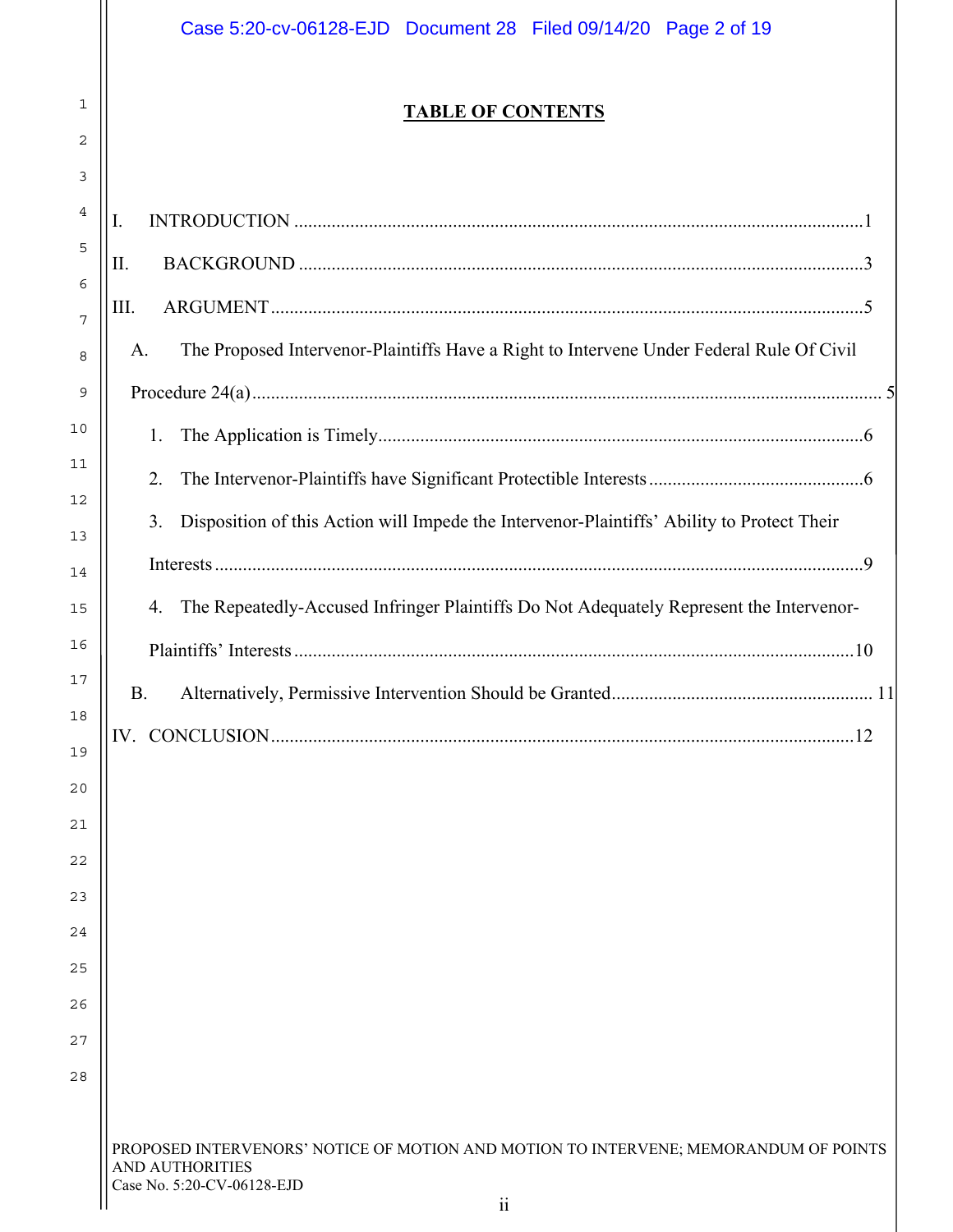## **TABLE OF AUTHORITIES**

| 3              | <b>Cases</b>                                                                                                                                 |
|----------------|----------------------------------------------------------------------------------------------------------------------------------------------|
| 4              |                                                                                                                                              |
| 5              | Am. Anti-Vivisection Soc. and Avian Welfare Coalition v. U.S. Dep't Agric., 946 F.3d 615 (D.C. Cir.                                          |
| 6              |                                                                                                                                              |
| 7<br>8         |                                                                                                                                              |
| 9              | Conservation Law Found. of New England v. Mosbacher, 966 F.2d 39 (1st Cir. 1992)                                                             |
| 0              | Conservation Nw. v. U.S. Forest Serv., No. CV-05-0220, 2005 WL 1806364 (E.D. Wash. July 28, 2005)                                            |
| 1              |                                                                                                                                              |
| 2<br>3         |                                                                                                                                              |
| $\overline{4}$ |                                                                                                                                              |
| 5              |                                                                                                                                              |
| 6              |                                                                                                                                              |
| 7              |                                                                                                                                              |
| 8<br>9         |                                                                                                                                              |
| $\overline{0}$ |                                                                                                                                              |
| $\mathbf 1$    |                                                                                                                                              |
| 2              | 11                                                                                                                                           |
| 3              |                                                                                                                                              |
| 4              |                                                                                                                                              |
| 5<br>6         |                                                                                                                                              |
| 7              |                                                                                                                                              |
| 8              |                                                                                                                                              |
|                |                                                                                                                                              |
|                | PROPOSED INTERVENORS' NOTICE OF MOTION AND MOTION TO INTERVENE; MEMORANDUM OF POINTS<br><b>AND AUTHORITIES</b><br>Case No. 5:20-CV-06128-EJD |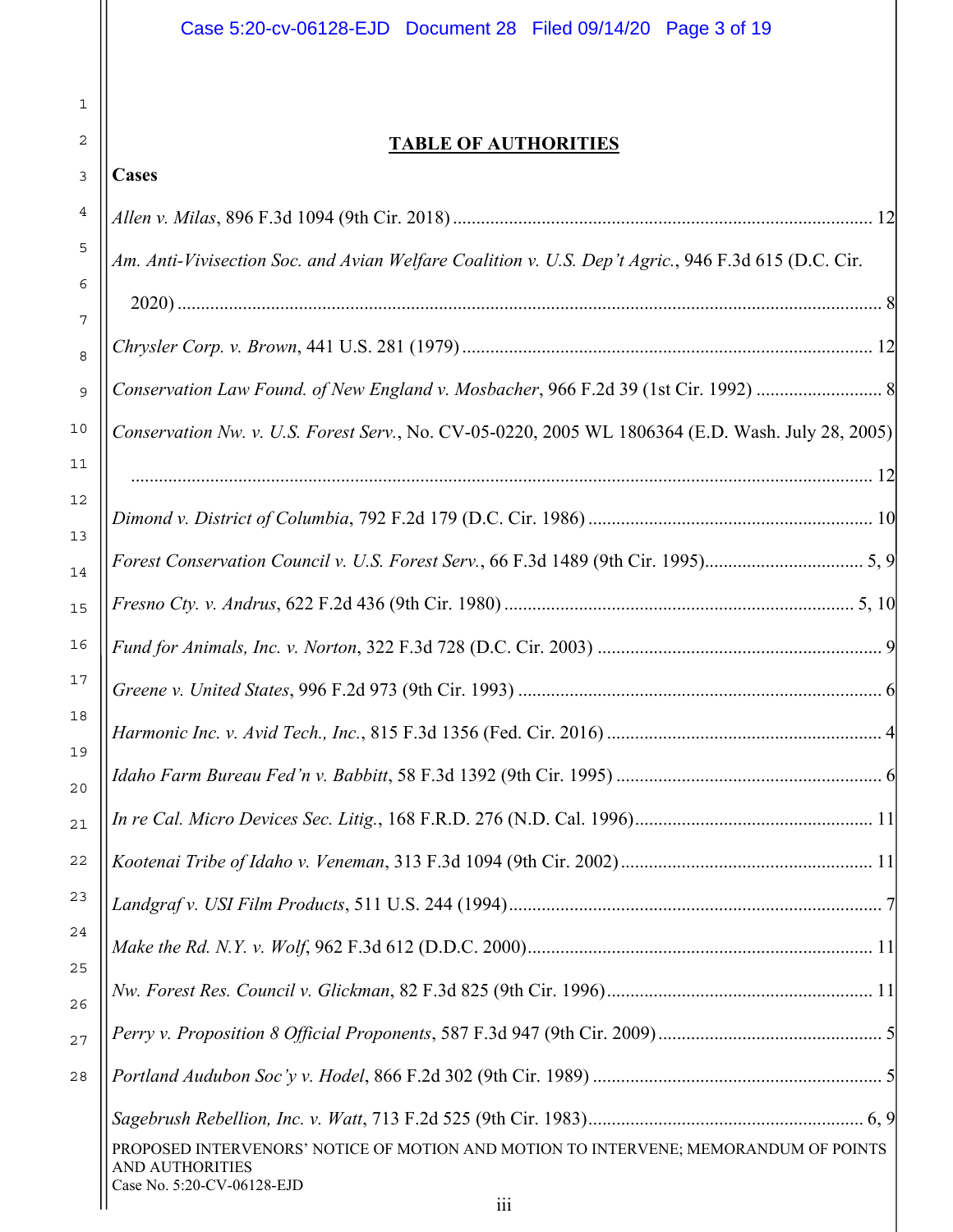# Case 5:20-cv-06128-EJD Document 28 Filed 09/14/20 Page 4 of 19

| $1\,$                 |                                                                                                                                              |
|-----------------------|----------------------------------------------------------------------------------------------------------------------------------------------|
| $\sqrt{2}$            |                                                                                                                                              |
| 3                     |                                                                                                                                              |
| 4                     |                                                                                                                                              |
| 5<br>6                |                                                                                                                                              |
| 7                     |                                                                                                                                              |
| 8                     | <b>Statutes</b>                                                                                                                              |
| 9                     |                                                                                                                                              |
| LO.<br>$\overline{1}$ |                                                                                                                                              |
| $\overline{2}$        |                                                                                                                                              |
| L3                    |                                                                                                                                              |
| $\lfloor 4$           | <b>Rules</b>                                                                                                                                 |
| L 5<br>L6             |                                                                                                                                              |
| 17                    |                                                                                                                                              |
| L8                    |                                                                                                                                              |
| L 9                   |                                                                                                                                              |
| 30                    |                                                                                                                                              |
| 21                    |                                                                                                                                              |
| $^{22}$               |                                                                                                                                              |
| 23<br>24              |                                                                                                                                              |
| 25                    |                                                                                                                                              |
| 36                    |                                                                                                                                              |
| 27                    |                                                                                                                                              |
| 28                    |                                                                                                                                              |
|                       |                                                                                                                                              |
|                       | PROPOSED INTERVENORS' NOTICE OF MOTION AND MOTION TO INTERVENE; MEMORANDUM OF POINTS<br><b>AND AUTHORITIES</b><br>Case No. 5:20-CV-06128-EJD |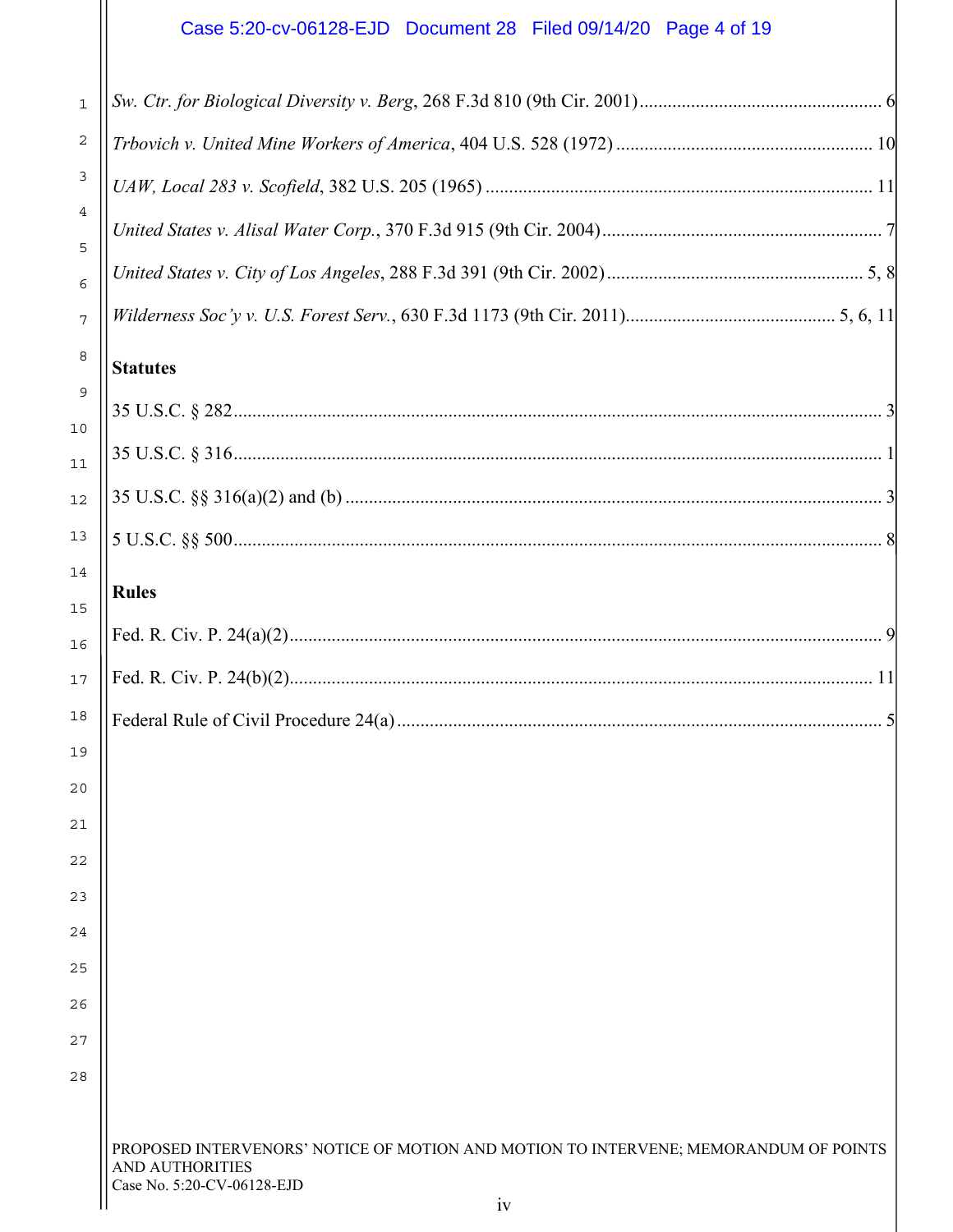## 1 2

3

4

5

6

7

8

9

10

11

12

13

14

15

16

17

18

19

20

21

22

23

24

25

26

27

## **NOTICE OF MOTION AND MOTION TO INTERVENE**

## TO ALL PARTIES AND THEIR ATTORNEYS OF RECORD:

PLEASE TAKE NOTICE that on December 17, 2020 at 9:00 a.m. in Courtroom 4, 5<sup>th</sup> Floor before the Honorable Edward J. Davila of the United States District Court for the Northern District of California, Intervenors US Inventor, 360 Heros, Inc., Larry Golden, World Source Enterprises, LLC, Dareltech LLC, Tinnus Enterprises, LLC, Clearplay, Inc., E-Watch, Inc. ("Proposed Intervenors") will move the Court, under Rules 24(a)(1) and 24(b) of the Federal Rules of Civil Procedure, to intervene in this action. The grounds for this motion, as set forth in detail below, in the accompanying Memorandum and Points of Authorities.

#### **ISSUES TO BE DECIDED**

- 1. Whether the Proposed Intervenor-Plaintiffs have a right to intervene under Federal Rule of Civil Procedure 24(a)?
- 2. Whether the Proposed Intervenor-Plaintiffs should be permitted to intervene under Federal Rule of Civil Procedure 24(b)?

## **MEMORANDUM AND POINTS OF AUTHORITIES**

#### **I. INTRODUCTION**

 Congress gave the Director of the United States Patent and Trademark Office ("USPTO") rulemaking responsibilities when it enacted the America Invents Act of 2011 (the "AIA"). In particular, 35 U.S.C. § 316 commands that the Director "shall" promulgate rules to govern what might constitute "sufficient grounds" for instituting a patentability trial under the AIA. The Director and his predecessors have had nearly a decade to complete such rulemaking, but have not done so.

 As things presently stand, petitioners who attack patent validity in an AIA trial need to do two things to establish "sufficient grounds" to the satisfaction of the Director before he will institute a patent validity trial within the agency against a patent owner. First, petitioners need to establish that the quality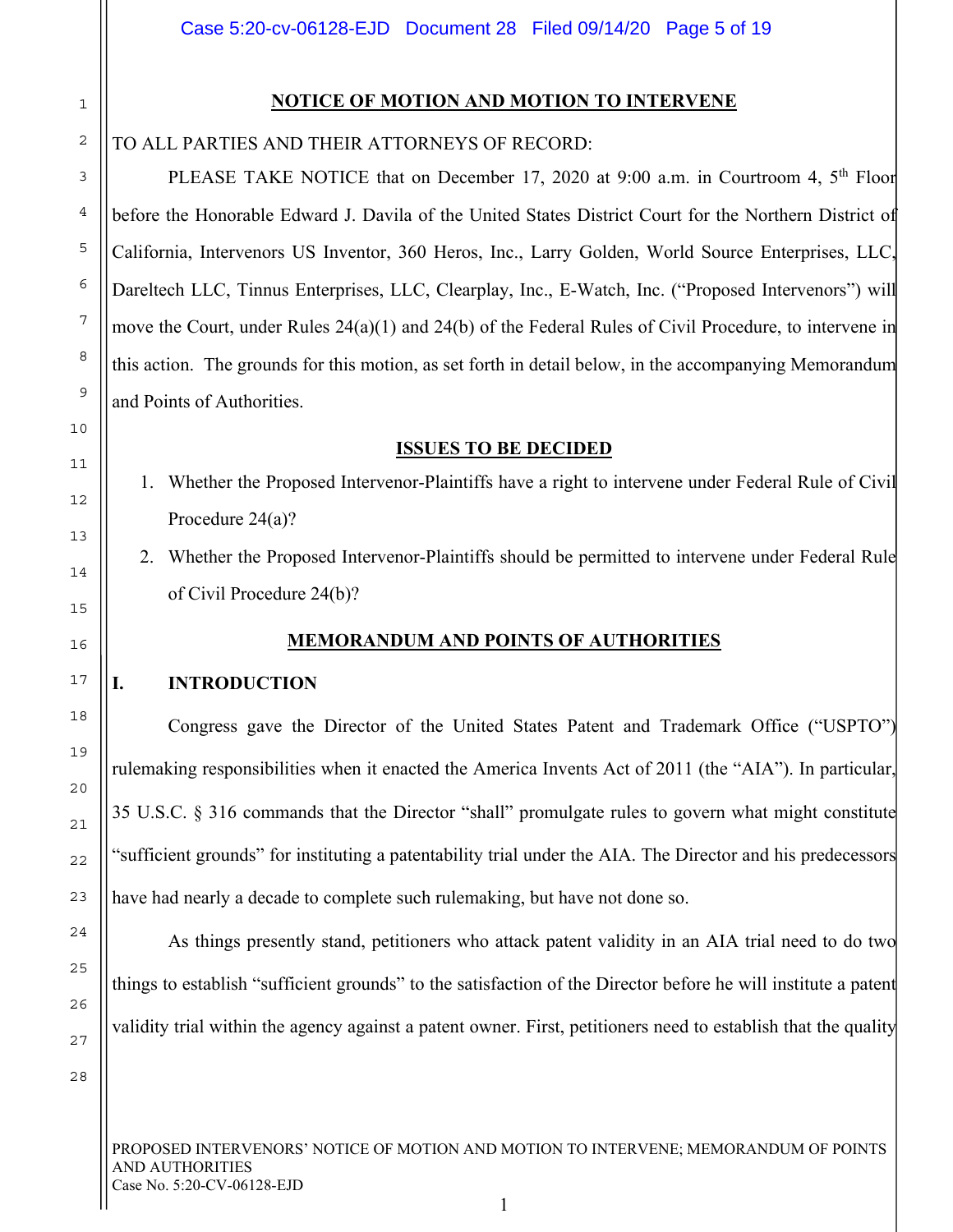1

2

3

4

5

6

7

8

9

10

11

12

13

14

15

16

17

18

19

20

21

22

23

24

25

26

of their invalidity argument is high enough.<sup>1</sup> Second, petitioners need to establish that the Director should *not* exercise his plenary discretion to deny institution.

 Rulemaking has only occurred thus far under the first of these two prongs. The Director has not conducted notice-and-comment rulemaking on discretionary considerations that would address "sufficient grounds." Instead, the Director has developed an internal nonstatutory process for designating certain PTAB panel decisions "precedential" that have addressed discretionary factors governing institution in contested cases. All such decisions and designations have arisen in an ad hoc manner, without regard for rulemaking requirements under the Administrative Procedure Act ("APA"), leaving individual panels free to act inconsistently with one another when making the institution decision—a decision that is unreviewable by appeal or mandamus.

 The original plaintiffs (dubbed here "Original Plaintiffs," who are Apple Inc., Cisco Systems, Inc., Google LLC, and Intel Corporation) filed the present action to complain that the Director violates the APA when exercising discretion to deny institution of AIA trials on grounds related to parallel federal court litigation involving the same patent. In one of their counts, Original Plaintiffs complain of the absence of rulemaking. The intervenor-plaintiffs ("Small Business Inventors") seek to intervene as party plaintiffs because the disposition of this action will have lasting impacts on their proprietary and legal interests. Respectfully, the Court should grant this motion to intervene to allow the Small Business Inventors to protect their interests.

Those interests are distinct from the interests of the Original Plaintiffs, and of the Defendant. Small Business Inventors want to *enhance* (through rulemaking) the authority of the Director to deny institution (not deplete it as the Original Plaintiffs would). Small Business Inventors would do so by

PROPOSED INTERVENORS' NOTICE OF MOTION AND MOTION TO INTERVENE; MEMORANDUM OF POINTS AND AUTHORITIES Case No. 5:20-CV-06128-EJD 27 28 <sup>1</sup> For "inter partes review" ("IPR"), this means there must be a "reasonable likelihood" that a petitioned patent claim will be held unpatentable after a trial. For "post grant review" ("PGR"), this means that it must be "more likely than not" that a claim is unpatentable. *See* 35 U.S.C. §§ 314(a), 324(a, b). The Director has delegated this responsibility for deciding "sufficient grounds" to respective panels of the Patent Trial and Appeal Board ("PTAB").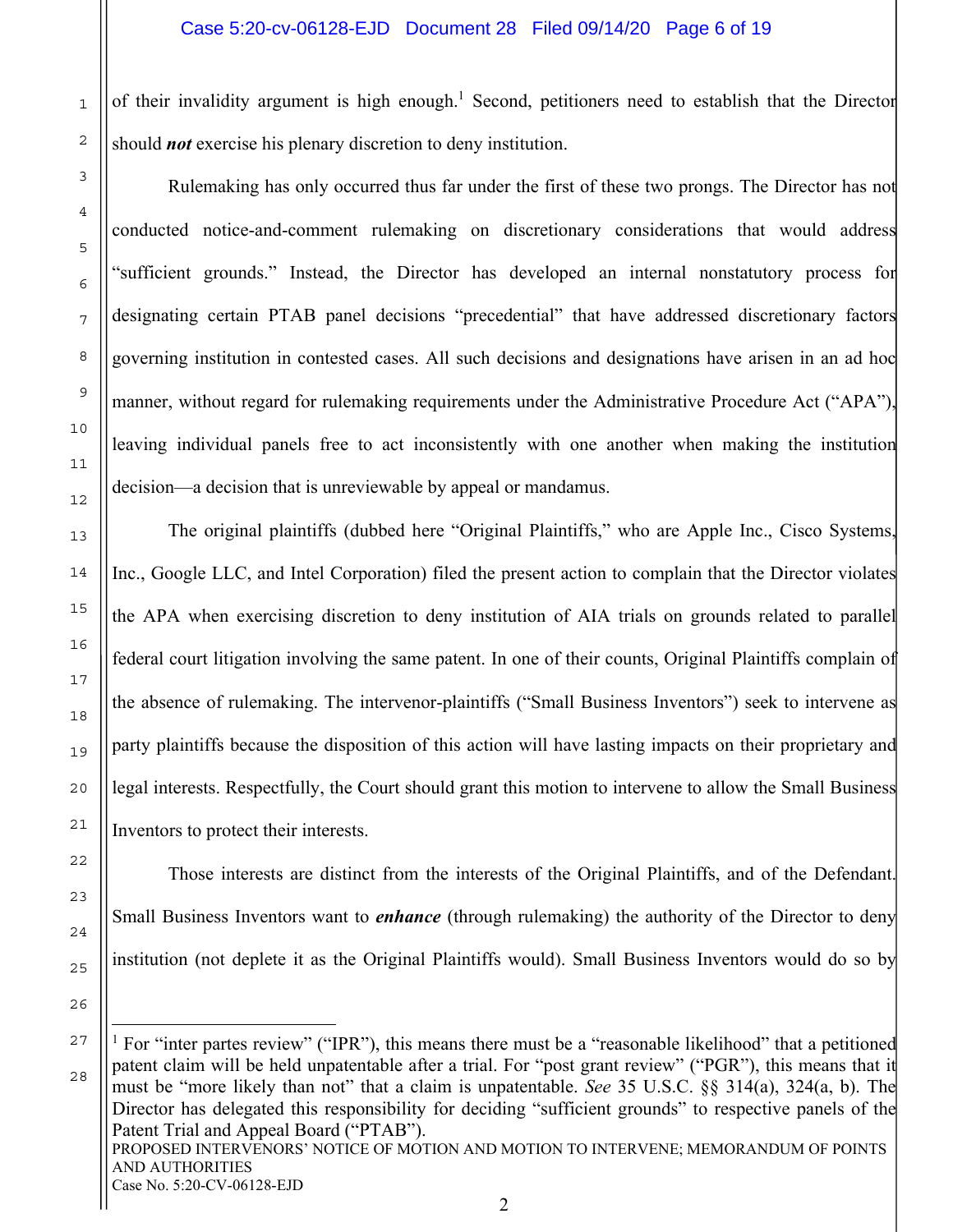#### Case 5:20-cv-06128-EJD Document 28 Filed 09/14/20 Page 7 of 19

*channeling the Director's discretion to the rulemaking phase* (not to the ad hoc case-by-case adjudication phase as the Defendant would). Small Business Inventor Intervenors thus endorse the Director's overall goal to make AIA trials more fair for patent owners, but seek their own protection from harms resulting from the Director's unlawful withholding of agency rulemaking, and circumvention of agency rulemaking through unlawful means. As required under Federal Rule of Civil Procedure 24, Small Business Inventors include their own pleading, a Complaint in Intervention, along with this motion as Exhibit 1.

#### **II. BACKGROUND**

AIA trials are expensive and often ruinous for patent owners to defend. In costs and legal fees, patent owners can expect to spend on average \$451,000 per patent, just to maintain the status quo of keeping a patent that the law already presumed to be valid. 35 U.S.C. § 282. Patent owners who are dragged into an AIA trial have no upside—the USPTO cannot adjudicate infringement and cannot award damages. This is on top of the costs and fees already expended just to obtain the patent right, which can be considerable, sometimes more than \$100,000 per patent. Government fees spent on filing, issuing and maintaining each such patent often exceed \$10,000, but (under current law) a declaration of invalidity in an AIA trial does not entitle the patent owner to any refund of such fees for the "mistaken" work by the government during original examination. Further, patents subject to an AIA trial can be invalidated based on the preponderance of the evidence, as opposed to the clear-and-convincing-evidence standard applied in district court, and effectively lose their statutory presumption of validity. The mere filing of AIA trial petitions by an alleged infringer, followed by trial institution, has the potential to bankrupt small disruptive innovative operating companies, regardless of any ultimate merit, and thus could reduce competition for consumers.

The AIA requires that "The Director shall prescribe regulations…setting forth the standards for the showing of sufficient grounds to institute a review [and] shall consider the effect of any such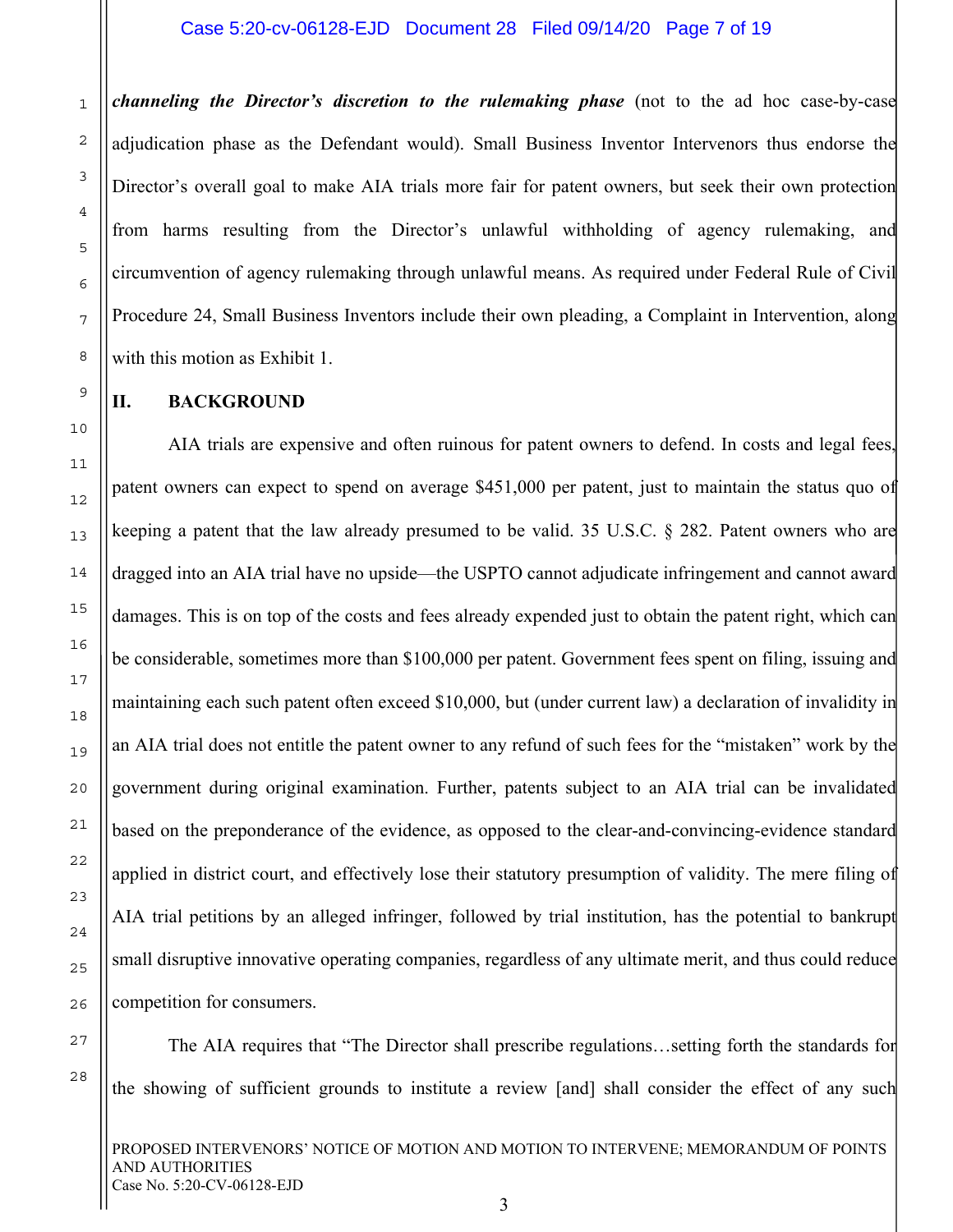regulation on the economy, the integrity of the patent system, the efficient administration of the Office." 35 U.S.C. §§ 316(a)(2) & (b).

"Sufficient grounds" under the respective statutes include not only the legal and factual merits related to patentability as presented by the petitioner. "Sufficient grounds" also include why the Director should not apply discretionary factors in considering whether to institute review. The USPTO has plenary authority, unreviewable on appeal or mandamus, to deny review of any AIA trial petition for any reason. *Harmonic Inc. v. Avid Tech., Inc.*, 815 F.3d 1356, 1367 (Fed. Cir. 2016) ("[T]he PTO is permitted, but never compelled, to institute an IPR proceeding."). Small Business Inventors have a substantial interest in the Director promulgating a robust set of regulations that provide clear direction to individual panels concerning when discretionary factors require denial of institution. Small Business Inventors include US Inventor, Inc., 360Heros, Inc., Larry Golden, World Source Enterprises, LLC, Dareltech LLC, Tinnus Enterprises, LLC, Clearplay, Inc. and E-Watch, Inc.<sup>2</sup>

Original Plaintiffs have an opposite interest in key respects. In their original complaint, Original Plaintiffs have attacked one aspect of the Director's past exercise of discretion to deny institution—that the presence of parallel litigation raising the same issues may have already reached a jury verdict by the time of a future PTAB final decision. This is described in the original complaint as the so-called *NHK-Fintiv* rule. Original Plaintiffs point to the absence of rulemaking as part of their argument that the Director has exercised too much discretion to deny institution in such scenarios. Small Business Inventors, on the other hand, point to the absence of rulemaking as part of their argument that the Director has not exercised discretion enough (or with enough clarity) to deny institution, for *all* discretionary scenarios. Thus, both the Original Plaintiffs and the proposed intervenors raise the same

PROPOSED INTERVENORS' NOTICE OF MOTION AND MOTION TO INTERVENE; MEMORANDUM OF POINTS AND AUTHORITIES Case No. 5:20-CV-06128-EJD <sup>2</sup> For ease of reference, "Small Business Inventors" herein includes reference to co-intervenor US Inventor, Inc., which is actually a nonprofit association formed for the interests of inventors, not an inventor *per se*. Before the Original Plaintiffs filed their suit, US Inventor had petitioned the USPTO for rulemaking on the subject matter of discretionary considerations and "sufficient grounds."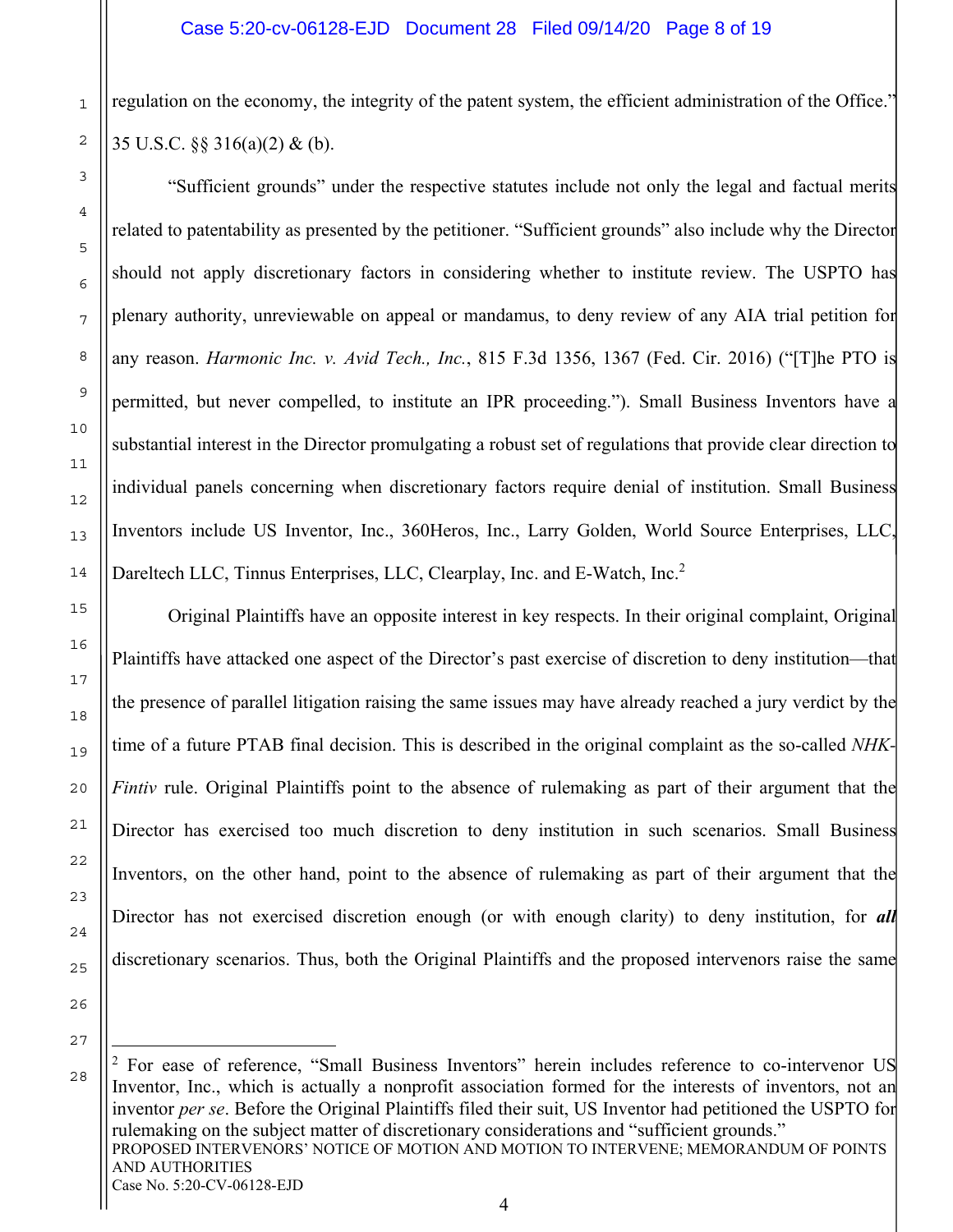lapse by the Director, but do so to achieve conflicting goals (i.e., Original Plaintiffs seek to eliminate the

PTAB's discretionary authority whereas Small Business Inventors seek to clarify it).

## **III. ARGUMENT**

1

2

3

4

5

6

7

8

9

10

11

12

13

14

15

16

17

**A. The Proposed Intervenor-Plaintiffs Have a Right to Intervene Under Federal Rule Of Civil Procedure 24(a)** 

Federal Rule of Civil Procedure 24(a) states in relevant part:

On timely motion, the court must permit anyone to intervene who...(2) claims an interest relating to the property or transaction that is the subject of the action, and is so situated that disposing of the action may as a practical matter impair or impede the movant's ability to protect its interest, unless existing parties adequately represent that interest.

The Ninth Circuit applies a four part test for determining if an applicant has a right to intervene under Rule 24(a)(2). These four factors include: "(1) the motion must be timely; (2) the applicant must claim a 'significantly protectable' interest relating to the property or transaction which is the subject of the action; (3) the applicant must be so situated that the disposition of the action may as a practical matter impair or impede its ability to protect that interest; and (4) the applicant's interest must be inadequately represented by the parties to the action." *Wilderness Soc'y v. U.S. Forest Serv.*, 630 F.3d 1173, 1177 (9th Cir. 2011) (citation omitted). A movant is not required to satisfy the requirements for Article III standing when it satisfies the requirements for intervention as of right under Rule 24(a). *See Perry v. Proposition 8 Official Proponents*, 587 F.3d 947, 950 n.2 (9th Cir. 2009); *Portland Audubon Soc'y v. Hodel*, 866 F.2d 302, 308 n.1 (9th Cir. 1989), *abrogated on other grounds by Wilderness Soc'y v. U.S. Forest Serv.,* 630 F.3d 1173 (9th Cir. 2011).

27

28

The Ninth Circuit follows "'practical and equitable considerations' and construe[s] the Rule 'broadly in favor of proposed intervenors.'" *Id.* at 1179 (citations omitted). There is a "'liberal policy in favor of intervention [which] serves both efficient resolution of issues and broadened access to the courts.'" *United States v. City of Los Angeles*, 288 F.3d 391, 397-98 (9th Cir. 2002) (citations omitted). The purpose of this liberal interpretation is to involve "as many apparently concerned persons as is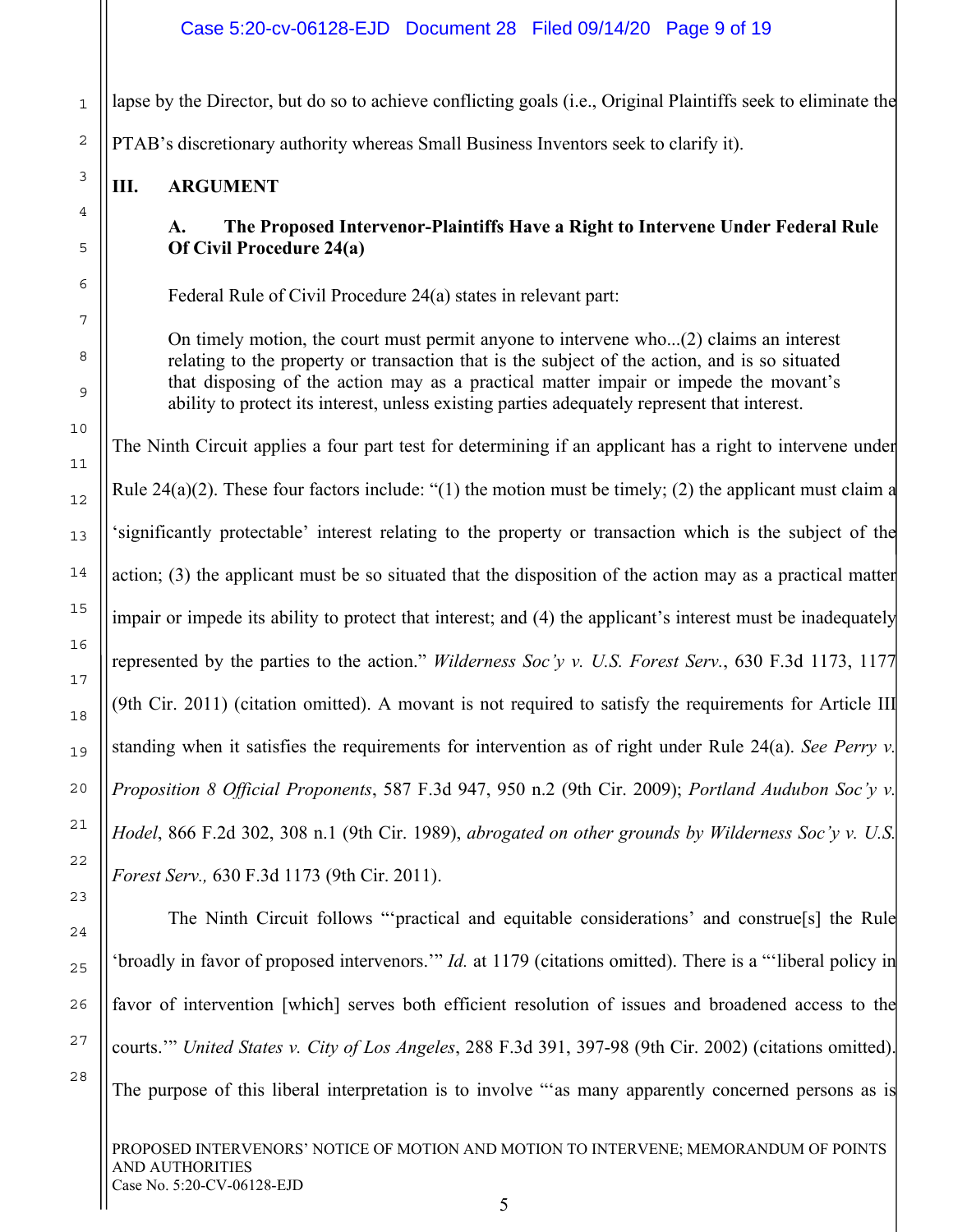compatible with efficiency and due process.'" *Forest Conservation Council v. U.S. Forest Serv.*, 66 F.3d 1489, 1496 (9th Cir. 1995), *abrogated on other grounds by Wilderness Soc'y v. U.S. Forest Serv.*, 630 F.3d 1173 (9th Cir. 2011); *Fresno Cty. v. Andrus*, 622 F.2d 436, 438 (9th Cir. 1980) (citations omitted). The Small Business Inventors satisfy each prong of this test and therefore should be permitted to intervene as of right.

#### **1. The Application is Timely**

A motion to intervene is made at a sufficiently early stage of the proceedings when it occurs "before any hearings or rulings on substantive matters." *Idaho Farm Bureau Fed'n v. Babbitt*, 58 F.3d 1392, 1397 (9th Cir. 1995) (allowing environmental groups to intervene four months after the complaint was filed, even though plaintiff had already moved for a preliminary injunction). This motion is timely under this factor. The complaint was filed less than three weeks before this motion to intervene. This case is still in its earliest phases.

Movants thus meet the first prong for intervention as of right.

## **2. The Intervenor-Plaintiffs have Significant Protectible Interests**

The sufficiency of an intervenor's legally protectable interest "is a practical, threshold inquiry [and n]o specific legal or equitable interest need be established.'" *Sw. Ctr. for Biological Diversity v. Berg*, 268 F.3d 810, 818 (9th Cir. 2001) (*citing Greene v. United States*, 996 F.2d 973, 976 (9th Cir. 1993)). "'[I]t is generally enough that the interest is protectable under some law, and that there is a relationship between the legally protected interest and the claims at issue.'" *Wilderness Soc'y*, 630 F.3d at 1176 (citations omitted); *see also Sagebrush Rebellion, Inc. v. Watt*, 713 F.2d 525, 528 (9th Cir. 1983) (intervenor's interest need not be protected by statute put at issue by complaint so long as it is protected by law and relates to claim). A legally protectable interest could be an "existing legal right, contract, or permit[] relating to" the subject of the litigation. *Sw. Ctr. for Biological Diversity*, 268 F.3d at 819. This requirement is met here.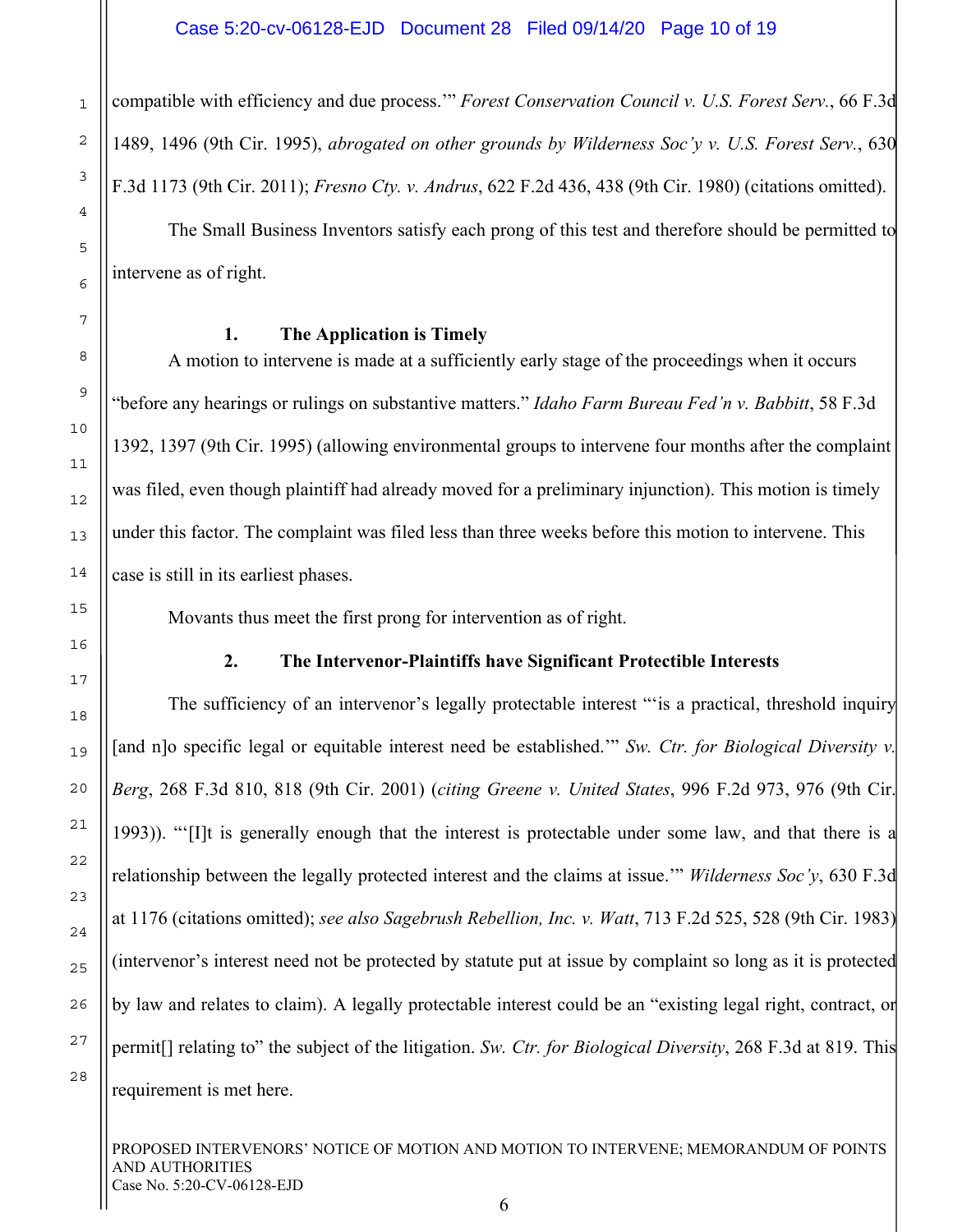#### Case 5:20-cv-06128-EJD Document 28 Filed 09/14/20 Page 11 of 19

Original Plaintiffs seek relief that would eliminate the *NHK-Fintiv* rule, *i.e.*, which would make it more difficult or impossible for the Director to exercise his discretion by denying institution of AIA trials on discretionary grounds on factors relating to parallel litigation of the same patent. Chipping away at the Director's discretionary power to deny institution will plainly affect the legally protected interests of the proposed Small Business Inventor intervenors. All patent owner Small Business Inventors are either in currently pending institution-decision proceedings involving an argument for the application of discretionary considerations, have brought such arguments in prior proceedings, and/or are reasonably likely to have a need to raise discretionary considerations again to respond to future AIA trial petitions. For example, for those of the proposed intervenors who are patent owners, relief requested in the original complaint would adversely impact and may even eliminate an argument that Small Business Inventors might make in currently-pending or future AIA trial petitions filed against their patents.

Proposed association intervenor US Inventor in particular has filed a Petition for Rulemaking at the USPTO before the Original Plaintiffs ever filed their complaint. US Inventor's petition seeks rulemaking that would ensconce and bolster (not eliminate) the *NHK-Fintiv* rule, among others. By its filing alone, US Inventor has a legally protected interest in the matters raised in the original complaint. US Inventor also has a day-to-day mission of educating the public about how to deal with AIA trial petitions—a mission that would be impaired by the absence of proper rulemaking that should already exist to guide PTAB panels about discretionary considerations.

The economic effects on the Small Business Inventors of the relief sought by the Original Plaintiffs are thus in no way "speculative." "[A] non-speculative, economic interest may be sufficient to support a right of intervention." *United States v. Alisal Water Corp.*, 370 F.3d 915, 919 (9th Cir. 2004). *See also generally Landgraf v. USI Film Prods.*, 511 U.S. 244 (1994) (discussing the centrality of settled and legitimate expectations under various fundamental legal principles). The original complaint itself is founded on the supposed economic impacts of the Director applying discretionary considerations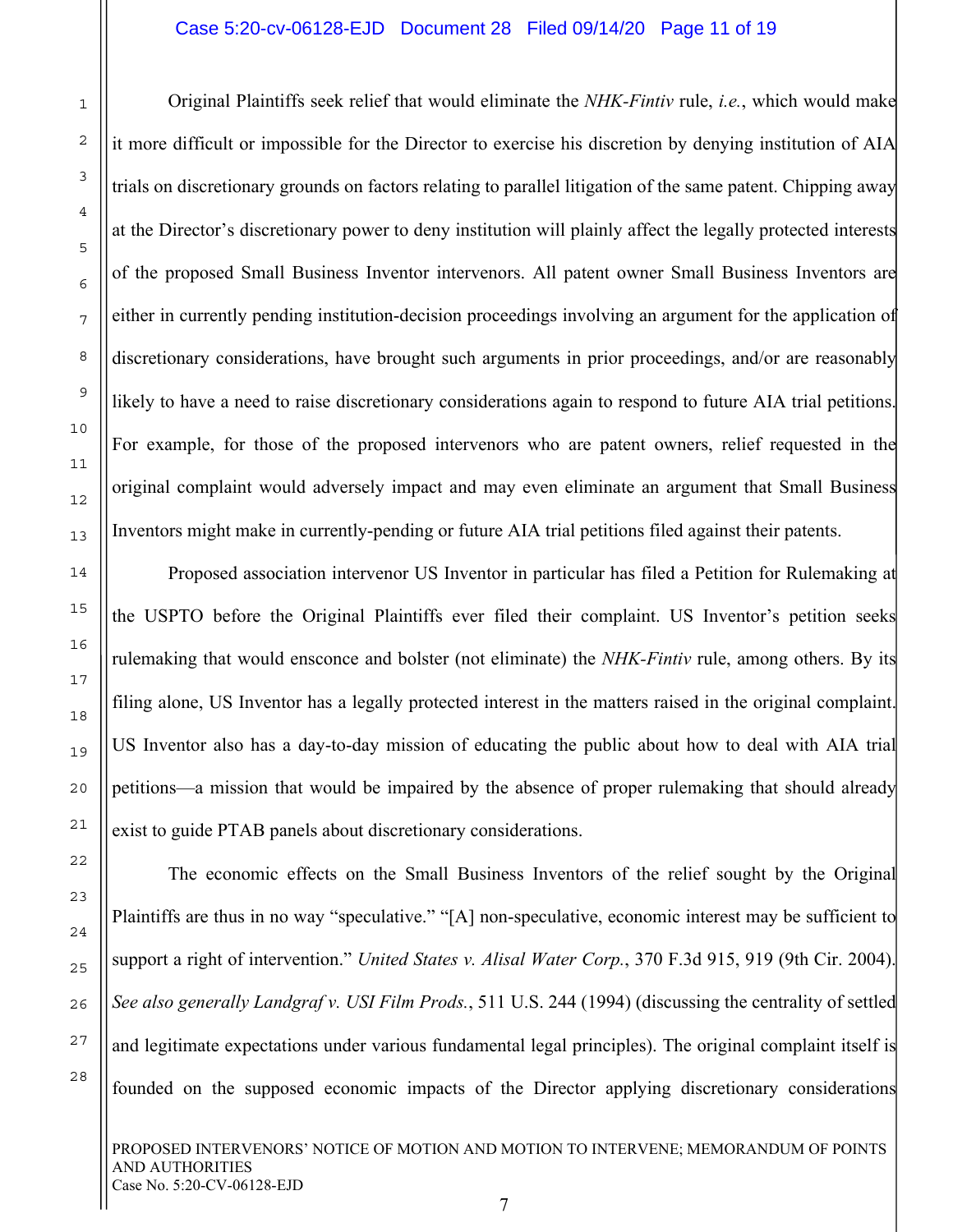#### Case 5:20-cv-06128-EJD Document 28 Filed 09/14/20 Page 12 of 19

without rulemaking. The economic upheaval that would follow from the relief the Original Plaintiffs seek establishes both that the Small Business Inventors have legally protected interests and that there is a direct relationship between those interests and "'resolution of plaintiffs' claim.'" *City of Los Angeles*, 288 F.3d at 398 (citation omitted); *Conservation Law Found. of New England v. Mosbacher*, 966 F.2d 39, 41-44 (1st Cir. 1992) (holding that commercial fishermen impacted by regulatory plan to address overfishing had a recognizable interest in the timetable for implementing that plan).

The accompanying Complaint in Intervention goes even further to describe the legally protectible interest at hand. Each patent owner plaintiff-intervenor has had to expend resources that would otherwise have not been needed if clear rulemaking on discretionary factors had occurred. It is reasonably likely they will have to do so again in future AIA trial challenges. And association plaintiffintervenor US Inventor has a right to instructive guidance from the agency to share with its membership and the public. *Am. Anti-Vivisection Soc. and Avian Welfare Coalition v. U.S. Dep't Agric.*, 946 F.3d 615, 618-19 (D.C. Cir. 2020).

The APA reflects the bedrock principle that businesses and associations affected by federal executive branch regulatory measures have a legal right to participate in the development of, and ultimately to challenge, such measures. *See generally*, 5 U.S.C. §§ 500 *et seq*. Here, the Original Plaintiffs ask this Court to order the Director to stop applying one aspect of previously-used discretionary considerations as a basis for finding no "sufficient grounds" to institute a patent trial. Infringers want to make it easier to infringe, and impose procedural burdens on patent owners to force their acquiescence. The Original Plaintiffs also ask this Court to set aside the current way the Director exercises such discretion because it did not arise through notice-and-comment rulemaking. This implicates the Small Business Inventors' need for clear regulations promulgated lawfully by the Director that *preserves and improves* (not eliminates) the Director's full powers of discretionary denial.

Movants thus meet the second prong for intervention as of right.

PROPOSED INTERVENORS' NOTICE OF MOTION AND MOTION TO INTERVENE; MEMORANDUM OF POINTS AND AUTHORITIES Case No. 5:20-CV-06128-EJD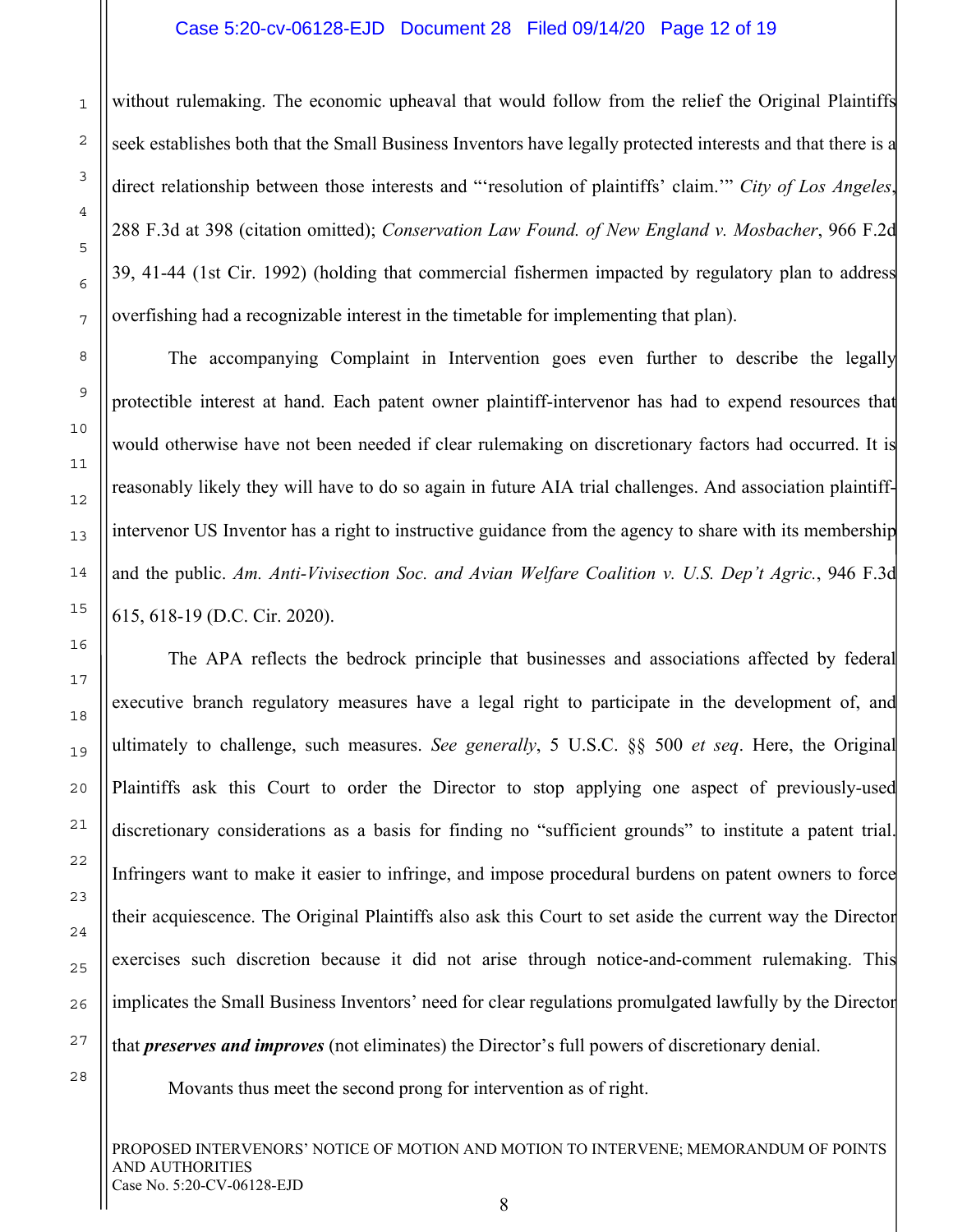28

## **3. Disposition of this Action will Impede the Intervenor-Plaintiffs' Ability to Protect Their Interests**

To show impairment of interests for the purposes of Rule 24(a)(2), a proposed intervenor need show only that the disposition of an action "*may* as a practical matter" impede the intervenor's ability to protect its interests in the subject of the action. Fed. R. Civ. P. 24(a)(2) (emphasis added). In evaluating this question, "'the court is not limited to consequences of a strictly legal nature.'" *Forest Conservation Council*, 66 F.3d at 1497-98 (citation omitted); *see also* Fed. R. Civ. P. 24 advisory committee's notes to 1966 Amend. ("If an absentee would be substantially affected in a practical sense by the determination made in an action, he should, as a general rule, be entitled to intervene. . . ."). Where the relief sought by the Original Plaintiffs would have direct, immediate, and harmful impact on a third party's interests, that adverse impact is sufficient to satisfy Rule 24(a)(2). *Fund for Animals, Inc. v. Norton*, 322 F.3d 728, 735 (D.C. Cir. 2003) (stating that "there is no question" that proposed intervenor Mongolia's environmental agency's interests would be impaired by a decision in favor of an environmental group in a case regarding the application of the U.S. Endangered Species Act to sheep located within Mongolia); *Sagebrush Rebellion*, 713 F.2d at 528 (holding that "an adverse decision in this suit would impair [proposed intervenor environmental groups'] interest in the preservation of birds and their habitats").

PROPOSED INTERVENORS' NOTICE OF MOTION AND MOTION TO INTERVENE; MEMORANDUM OF POINTS AND AUTHORITIES As noted previously, the declaratory and injunctive relief that the Original Plaintiffs seek would force the Director to end abruptly one of his main ways of exercising discretion to deny institution of an AIA trial against a patent owner, thereby dramatically increasing the possibility of attacked patent owners having to defend their patents in a full AIA trial (with a preponderance-of-the-evidence standard for unpatentability), even if the same parties are litigating the same issues in advanced-stage, parallel litigation before a district court (where the clear-and-convincing-evidence standard applies). Put another way, granting relief requested in the original complaint would make it easier for infringers to infringe, easier for infringers to invalidate patents, and easier to force acquiescence by a patent owner by increasing its procedural and economic burdens (potentially reducing competition and consumer

Case No. 5:20-CV-06128-EJD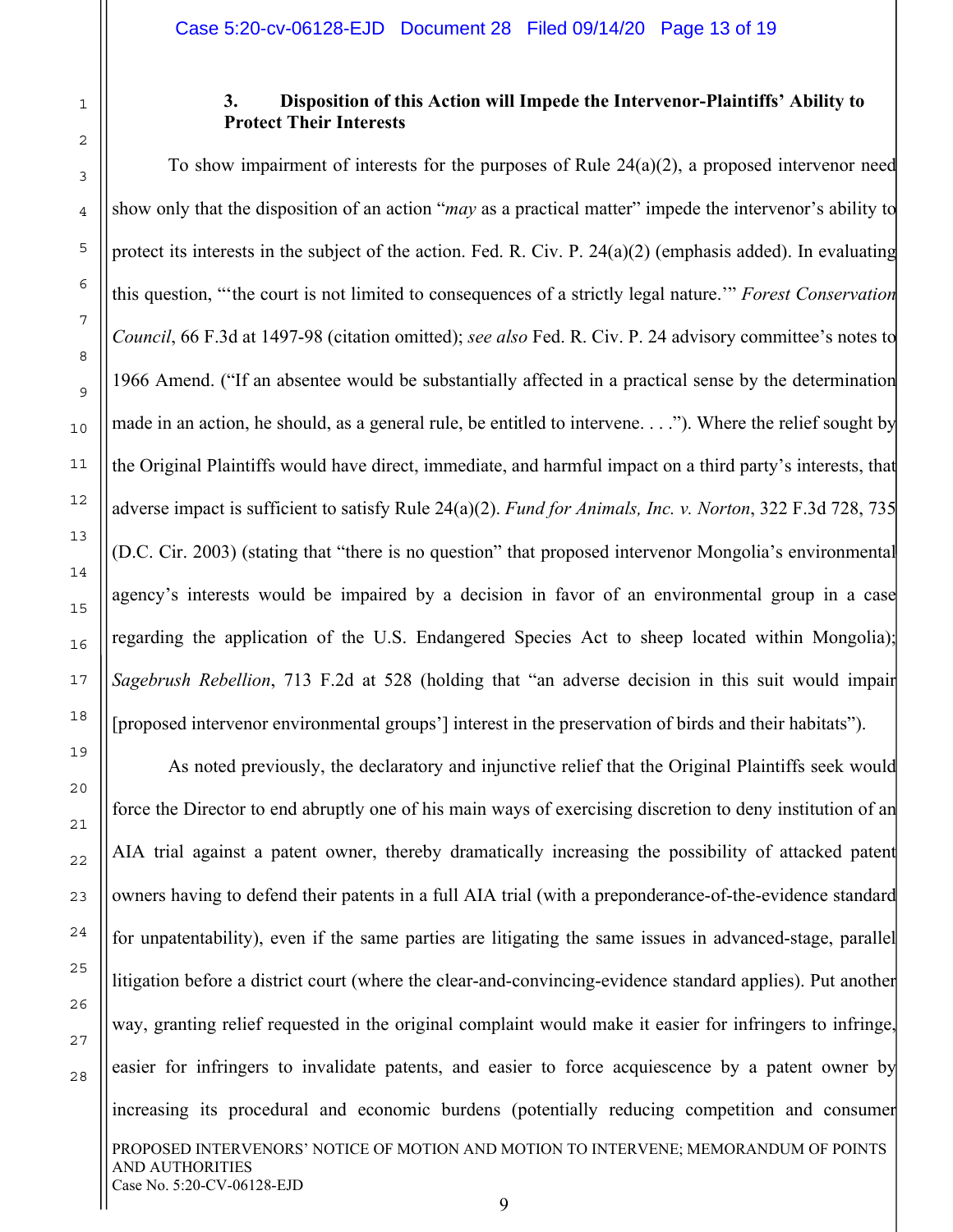welfare). Association intervenor US Inventor would likewise lose the ability to educate its membership on one currently-viable way to avoid an AIA trial, and furthermore would face a court ruling having the opposite effect of certain aspects of proposed rules it has submitted to the agency in its Petition for Rulemaking on the same topic.

Movants thus meet the third prong for intervention as of right.

#### **4. The Original Plaintiffs Do Not Adequately Represent the Intervenor-Plaintiffs' Interests**

The requirement under Federal Rule of Civil Procedure  $24(a)(2)$  to show inadequate representation "is satisfied if the applicant shows that representation of his interest 'may be' inadequate; and the burden of making that showing should be treated as minimal." *Trbovich v. United Mine Workers of America*, 404 U.S. 528, 538 n.10 (1972) (citation omitted). The "burden of showing inadequate representation . . . is not onerous." *Dimond v. District of Columbia*, 792 F.2d 179, 192 (D.C. Cir. 1986). In assessing this factor, a court must consider whether "the interests of a present party to the suit are such that it will *undoubtedly* make all of the intervenor's arguments[;]" whether "the present party is capable of and willing to make such arguments[;]" and whether "the intervenor would not offer any necessary element to the proceedings that the other parties would neglect." *Fresno Cty.*, 622 F.2d at 439 (emphasis added).

PROPOSED INTERVENORS' NOTICE OF MOTION AND MOTION TO INTERVENE; MEMORANDUM OF POINTS AND AUTHORITIES As described already, the original complaint advances the interests of Original Plaintiffs. It is in their interest to curtail the Director's authority to deny AIA trial petitions against patents they stand accused of infringing. The proposed Complaint in Intervention seeks an opposite outcome. It seeks to bolster the application of discretionary factors (not eliminate any of them) by making sure that they get implemented by individual AIA trial panels following lawfully promulgated rules. Further, the Director will likely not advance arguments regarding the procedural and economic burdens that would be imposed on patent owners if the Director was prohibited from exercising his discretion to deny institution of AIA trials on factors relating to parallel litigation of the same patent. Finally, the Director

Case No. 5:20-CV-06128-EJD

1

2

3

4

5

6

7

8

9

10

11

12

13

14

15

16

17

18

19

20

21

22

23

24

25

26

27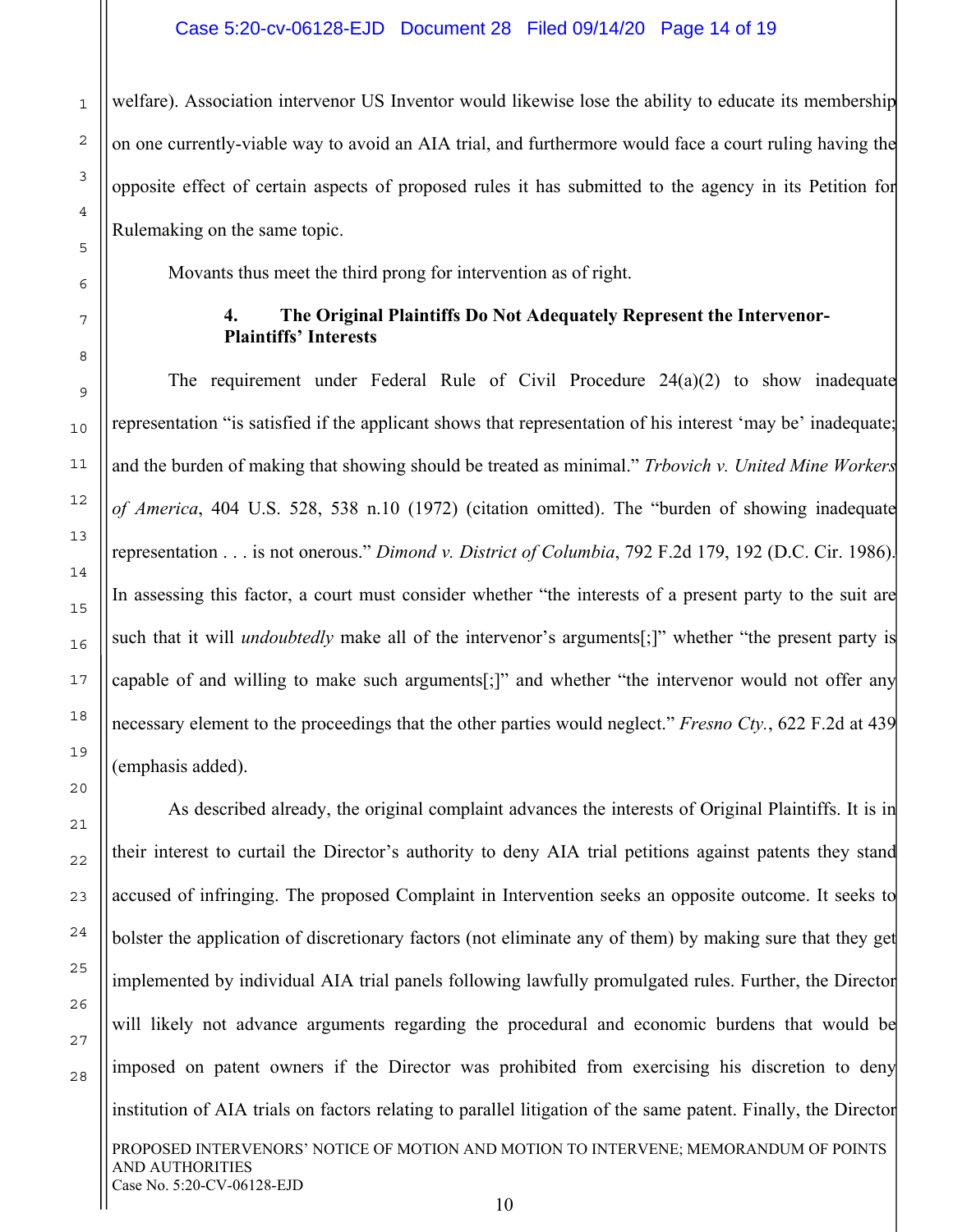will almost certainly not argue in this Court in favor of the Small Business Inventors' efforts to have him do what he has avoided doing—promulgate lawful regulations on discretionary factors. The Director would preserve his ability to develop ad hoc common law in this area based on an easier-to-implement "precedential" designation for panel decisions in contested cases—a procedural shortcut that both the Original Plaintiffs and the proposed intervenors allege to be unlawful (albeit, for different ends).

Movants thus meet the fourth prong for intervention as of right. For the foregoing reasons, the Court should grant intervention as of right.

**B. Alternatively, Permissive Intervention Should be Granted** 

Federal Rule of Civil Procedure 24 contemplates two forms of intervention—intervention of right and permissive intervention—and a court may grant an intervenor's motion on either basis. *UAW, Local 283 v. Scofield*, 382 U.S. 205, 217 n.10 (1965). Permissive intervention under Rule 24(b) should be allowed when: (1) the applicant has independent grounds for jurisdiction; (2) the applicant's motion is timely; and (3) the applicant's claim or defense, and the main action, have a question of law or a question of fact in common. *Nw. Forest Res. Council v. Glickman*, 82 F.3d 825, 839 (9th Cir. 1996). Under this standard, neither the inadequacy of representation, nor a direct interest in the subject matter of the action, need to be shown. *Kootenai Tribe of Idaho v. Veneman*, 313 F.3d 1094, 1108 (9th Cir. 2002), *abrogated on other grounds by Wilderness Soc'y v. U.S. Forest Serv.*, 630 F.3d 1173 (9th Cir. 2011). In exercising its discretion, the Court must also consider "whether the intervention will unduly delay or prejudice the adjudication of the rights of the original parties." Fed. R. Civ. P. 24(b)(2).

As previously demonstrated, the Small Business Inventors' motion to intervene is timely, will not cause undue delay, and will not prejudice the Original Plaintiffs or the Director. Moreover, as discussed above, the Small Business Inventors possess legally protectable interests in the Director's (and the PTAB's) application of discretionary considerations (and how those discretionary considerations are decided and promulgated) subject to the Original Plaintiffs' challenge. The potential for harm to those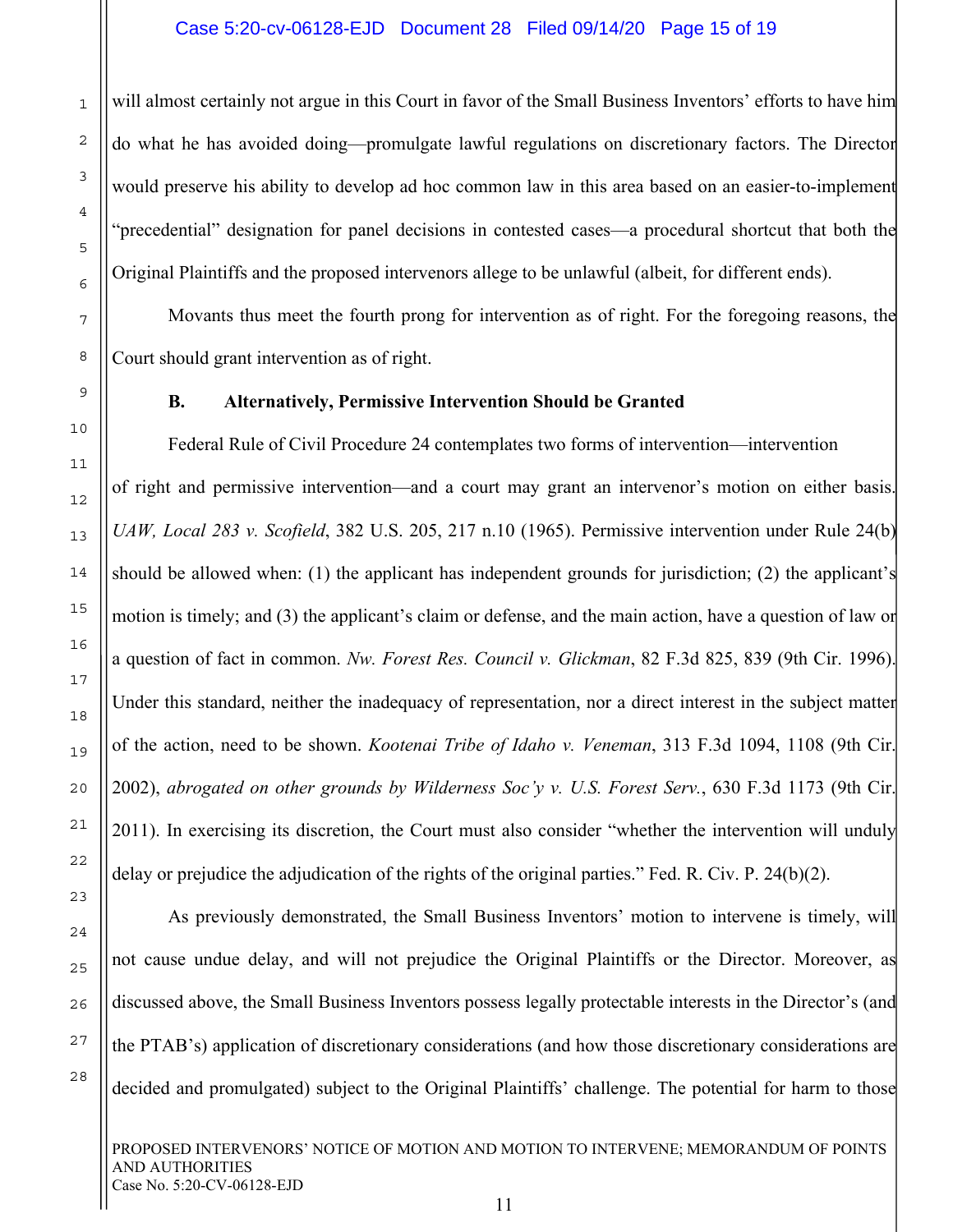#### Case 5:20-cv-06128-EJD Document 28 Filed 09/14/20 Page 16 of 19

interests from the original suit provides an independent basis for jurisdiction, particularly given the minimal showing required by Federal Rule of Civil Procedure 24(b). *See, e.g.*, *In re Cal. Micro Devices Sec. Litig.*, 168 F.R.D. 276, 277 (N.D. Cal. 1996) (using cursory analysis to find pension fund could intervene under Rule 24(b)). And jurisdiction is clearly present. *See Make the Rd. N.Y. v. Wolf*, 962 F.3d 612, 631 (D.D.C. 2000) ("'Jurisdiction to review agency action under the APA is found in 28 U.S.C. § 1331.'"), *quoting Chrysler Corp. v. Brown*, 441 U.S. 281, 317 n.47 (1979); *Allen v. Milas*, 896 F.3d 1094, 1099 (9th Cir. 2018) (holding "§ 1331 supplies ample basis for [a district court's] subject matter jurisdiction" for an APA action brought under 5 U.S.C. § 706).

As previously noted, the Small Business Inventors seek to compel lawful notice-and-comment rulemaking in the same subject areas where the Original Plaintiffs have attacked the exercise of agency discretion (themselves pointing to the unlawful absence of notice-and-comment rulemaking). Small Business Inventors also seek a declaration (in common with Original Plaintiffs) that the current "precedential" designation of ad hoc decisions cannot substitute for notice-and-comment rulemaking. US Inventor in particular has already sought rulemaking on a subject for which the Original Plaintiffs seek a court declaration that there can be no rule (*i.e.*, US Inventor wants to promulgate rules preserving and enhancing *NHK-Fintiv* discretion, rather than eliminating it). *See, e.g.*, *Conservation Nw. v. U.S. Forest Serv.*, No. CV-05-0220, 2005 WL 1806364, at \*2 (E.D. Wash. July 28, 2005) (finding private company's interest in defending a lumber harvesting project in order to guard against a court order barring it was sufficient to establish common claims and defenses). Without question, the standards for permissive intervention, including common legal and factual questions, exist here.

Because intervention would contribute to the just and equitable adjudication of the legal questions presented, it should be permitted.

### **IV. CONCLUSION**

For the foregoing reasons, Small Business Inventors respectfully request that the Court grant their motion for leave to intervene as of right under Fed. R. Civ. P. 24(a) with respect to all of the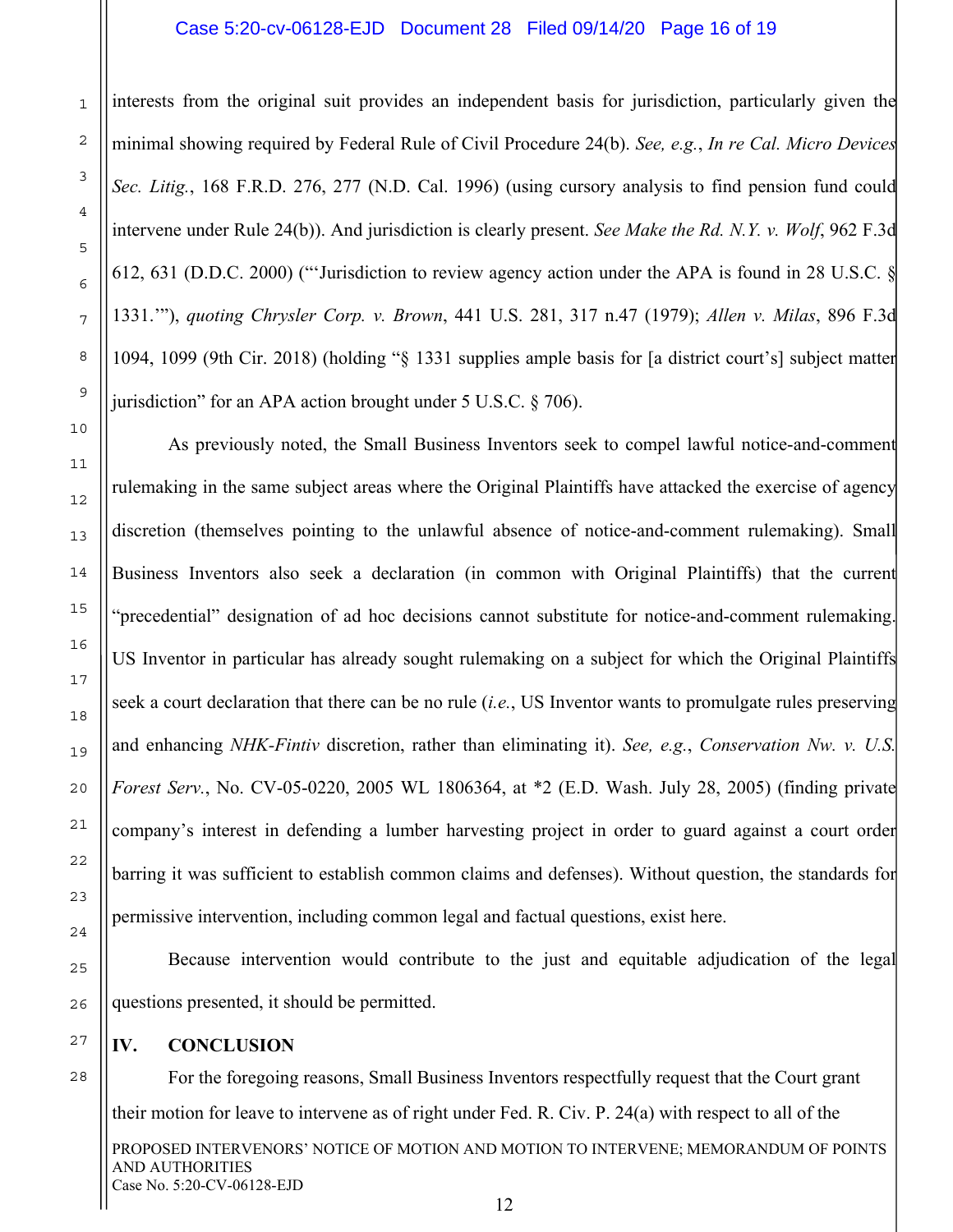## Case 5:20-cv-06128-EJD Document 28 Filed 09/14/20 Page 17 of 19

Original Plaintiffs' claims. In the alternative, they request that they be granted permissive intervention under Fed. R. Civ. P. 24(b) with respect to all of the Original Plaintiffs' claims.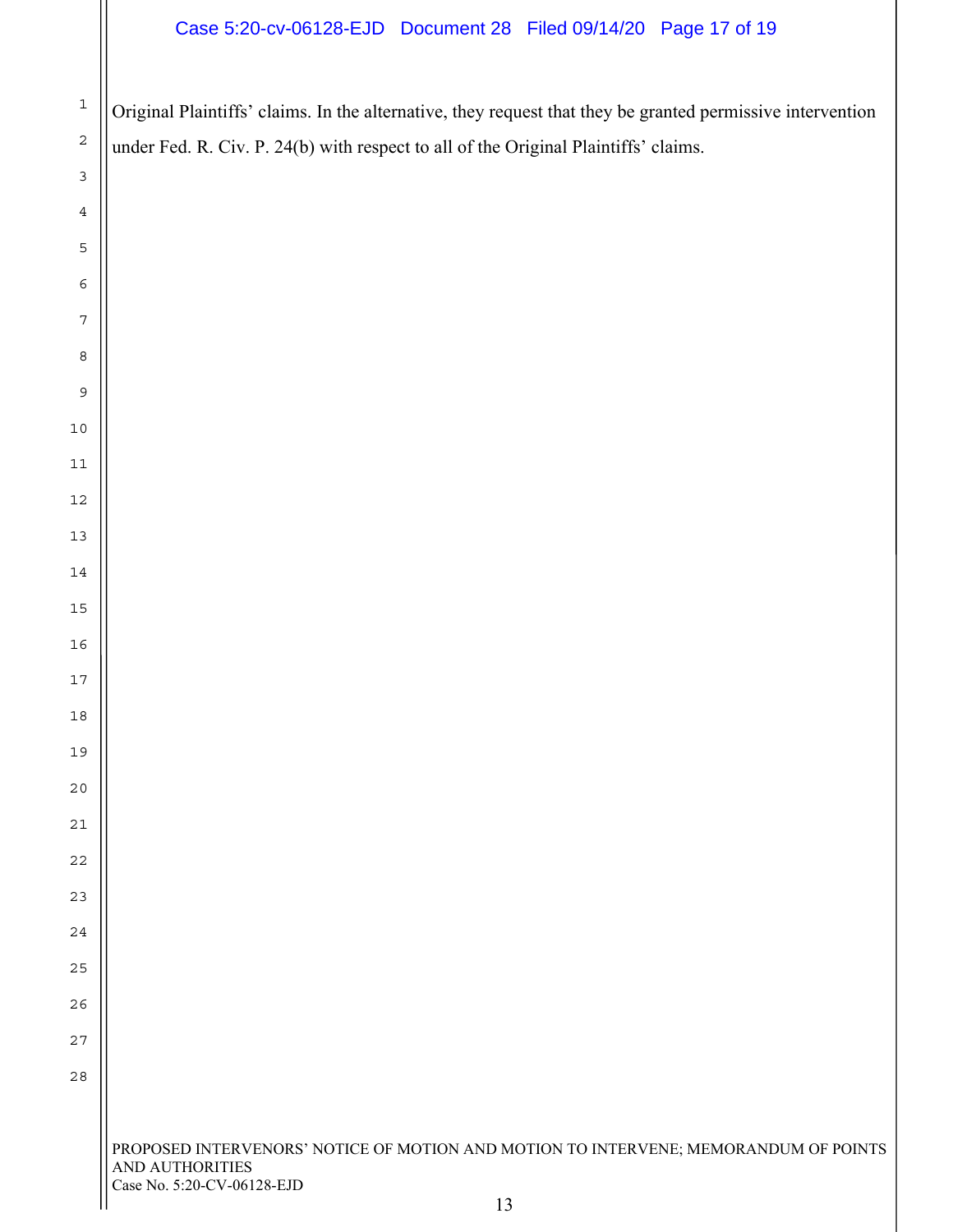PROPOSED INTERVENORS' NOTICE OF MOTION AND MOTION TO INTERVENE; MEMORANDUM OF POINTS AND AUTHORITIES 1 2 3 4 5 6 7 8 9 10 11 12 13 14 15 16 17 18 19 20 21 22 23 24 25 26 27 28 Dated: September 14, 2020 Respectfully submitted, */s/ Lewis E. Hudnell, III*  Lewis E. Hudnell, III (CASBN 218736) lewis@hudnelllaw.com HUDNELL LAW GROUP P.C. 800 W. El Camino Real Suite 180 Mountain View, California 94040 T: 650.564.3698 F: 347.772.3034 Robert P. Greenspoon (*pro hac vice* forthcoming) rpg@fg-law.com FLACHSBART & GREENSPOON LLC 333 N. Michigan Ave., Suite 2700 Chicago, IL 60601-3901 Phone: (312) 551-9500 Fax: (312) 551-9501 Attorneys for Proposed Intervenors US INVENTOR, 360 HEROS, INC., LARRY GOLDEN, WORLD SOURCE ENTERPRISES, LLC, DARELTECH LLC, TINNUS ENTERPRISES, LLC, CLEARPLAY, INC., E-WATCH, INC.

Case No. 5:20-CV-06128-EJD